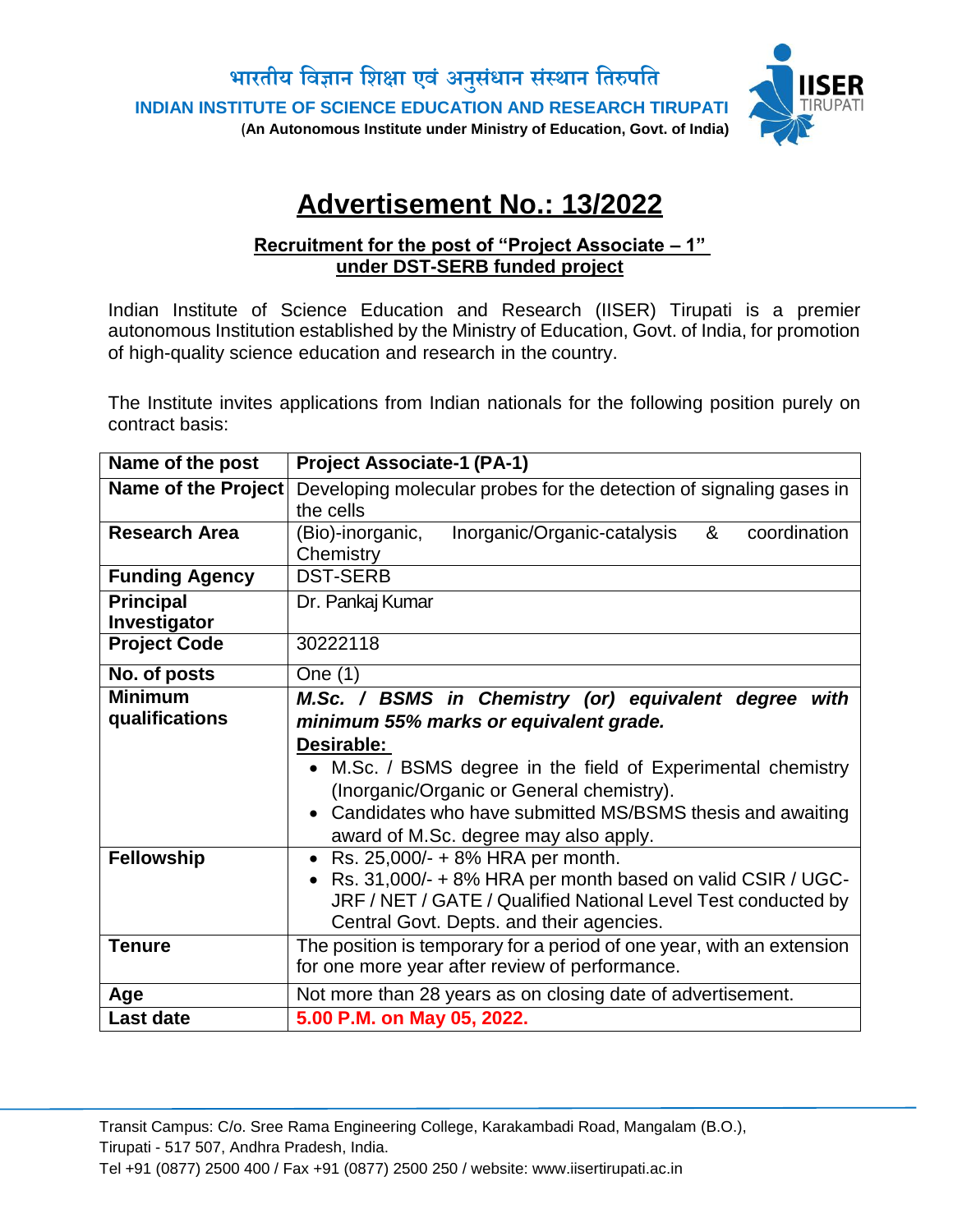

### **How to Apply: -**

1. Interested candidates should send the application by email in the prescribed format available below this advertisement (convert into PDF Format) to *pankaj@labs.iisertirupati.ac.in* i.e., **5.00 P.M. on May 05, 2022** on (or) before the last date. No other mode of application will be accepted. Please mention the name of the Post and Post Code **(Project Associate – 1: 13/2022)** in the subject line of the email. **Note: (Sending only resumes/CV by email will not be considered as complete** 

**application).**

- 2. List of shortlisted candidates for further selection process will be notified through email only. Therefore, please mention **active mobile number and email ID** in the application form.
- 3. A recent passport size photograph and photocopies of relevant certificates and other testimonials in support of age, qualification, experience etc. will be collected at an appropriate stage.
- 4. The applicant will be responsible for the authenticity of information/ documents and the photograph submitted. It is the responsibility of the candidate to assess his/her own eligibility to the post(s) for which he/she is appearing in accordance with this advertisement. If it is detected at any time in future, during the process of selection or even after appointment that the candidate was not eligible as per the prescribed eligibility criteria in this advertisement, which could not be detected at the time of selection for whatsoever reason, his/her candidature/appointment shall be liable to be cancelled/terminated immediately.

## **GENERAL INFORMATION / DETAILS ABOUT THE POST**

- 1. The appointment is purely temporary and will terminate automatically without any notice or compensation on termination of the research project.
- 2. The appointed person shall have no claim of appointment / absorption in Funding Agency or in IISER Tirupati.
- 3. Appointment of the applicant will be governed by the terms and conditions of the funding agency particularly applicable to the said project.
- 4. The qualification prescribed should have been obtained from recognized Universities / Institutions.
- 5. The prescribed educational qualifications are the bare minimum and mere